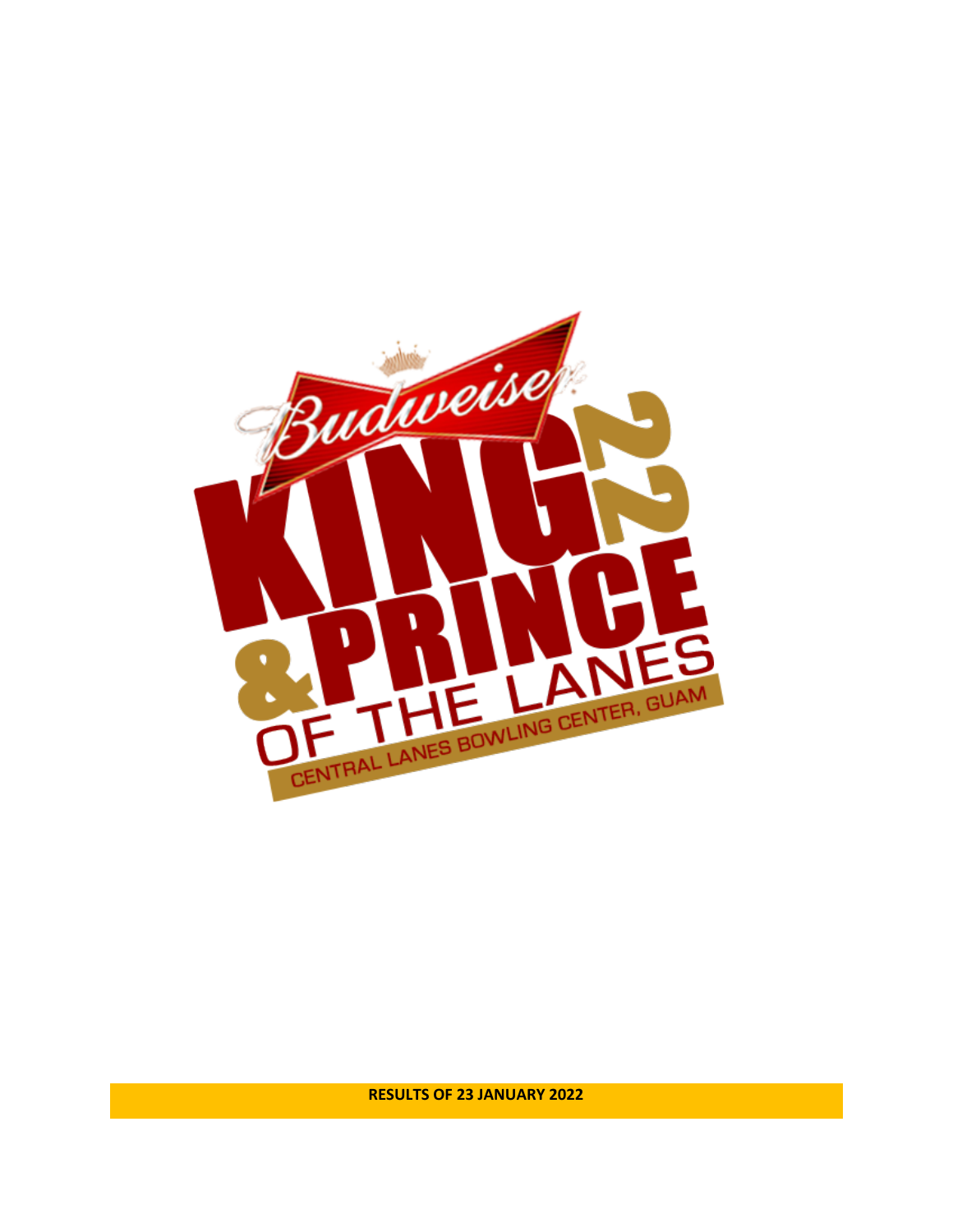#### **Inaugural 2022 Budweiser King and Prince titles capped by Leon Guerrero and Granillo**

Sunday, January 23, 2022 – Central Lanes Bowling Center, Tamuning, Guam

The inaugural event of the 2022 Budweiser King and Prince of the Lanes took place on Sunday, January 23, 2022, at the Central Lanes Bowling Center. Erik Day opened the event on top of the leader board with a 225 game, which was short-lived as RJ Santos claimed pole position after two games. Angelo Aquino's back-to-back high game sets of 229 and 232 earned him top honors after three games but struggled on game four as Santos was able to finish as the top seed with an 854 series, 56 pins ahead of Aquino.

With the top two placers earning bye rounds, the rest of the top ten bowlers from the field duked it out for the right to face Santos and Aquino in the semi-final matches on the 42' long oil pattern. In Round one, 8<sup>th</sup> seed Jeremiah Camacho and 9<sup>th</sup> seed Ray San Nicolas toppled 4<sup>th</sup> seed Ricky Duenas and 3<sup>rd</sup> seed Erik Day in their respective matches as  $5<sup>th</sup>$  seed Jay Leon Guerrero and  $6<sup>th</sup>$  seed Frank Manibusan Jr. advanced against 10<sup>th</sup> seed Darien Borja and 7<sup>th</sup> seed Brian Manibusan. Leon Guerrero pounded the pocket in Round 2 as he finished with a 244 game to oust National Youth Team member Manibusan Jr. Camacho upended San Nicolas in the other quarter-final match to advance to the semi-finals.

In a hotly contested semi-final match, the lower seeded bowlers managed to beat the top seeds as Leon Guerrero edged first seed Santos 205-180 while Camacho used a six bagger to eliminate second seed Aquino and set up the final match.

The finale featured the veteran national team bowler against the power-packed national youth standout, Nino challenging godson, coach versus student. Veteran Leon Guerrero established an early lead as he pounced on a missed spare by 18-year-old Camacho. As the game progressed, the battle intensified, with Nino Jay countering every mark the godson produced, including carrying three Brooklyn strikes along the way. With the final stanza on tap, the student put pressure on the coach with a turkey which was duly answered by the veteran, claiming the inaugural monthly title of 2022 with a 224 to 212 set.

In the Prince division, top seed Corey Granillo controlled the final match-up from the get-go stringing a turkey in the early frames and cruising to a sizable margin against 4<sup>th</sup> seed Sheila Bangs to claim his first title in the division. In the semi-final matches, Granillo out-pinned  $7<sup>th</sup>$  seed Josh Reyes while Bangs bowled past  $2<sup>nd</sup>$  seed Arlene Reyes to set up the monthly finals. Bangs qualified for the finale with wins over 8<sup>th</sup> seed Kaimana Bamba in round one and Robert Leones in the quarterfinals.

Granillo led the qualifying field after four games by seven sticks over Reyes followed by Robert Leones, Bangs, Gomes Martinez, Bill Roberto, Josh Reyes, Bamba, Jeremy Leal and Miyuki Kim who capped the top ten qualifiers to advance to the elimination rounds.

The next 2022 Budweiser King and Prince of the Lanes will be held on Sunday, February 13, at 1:30 p.m. at the Central Lanes Bowling Center.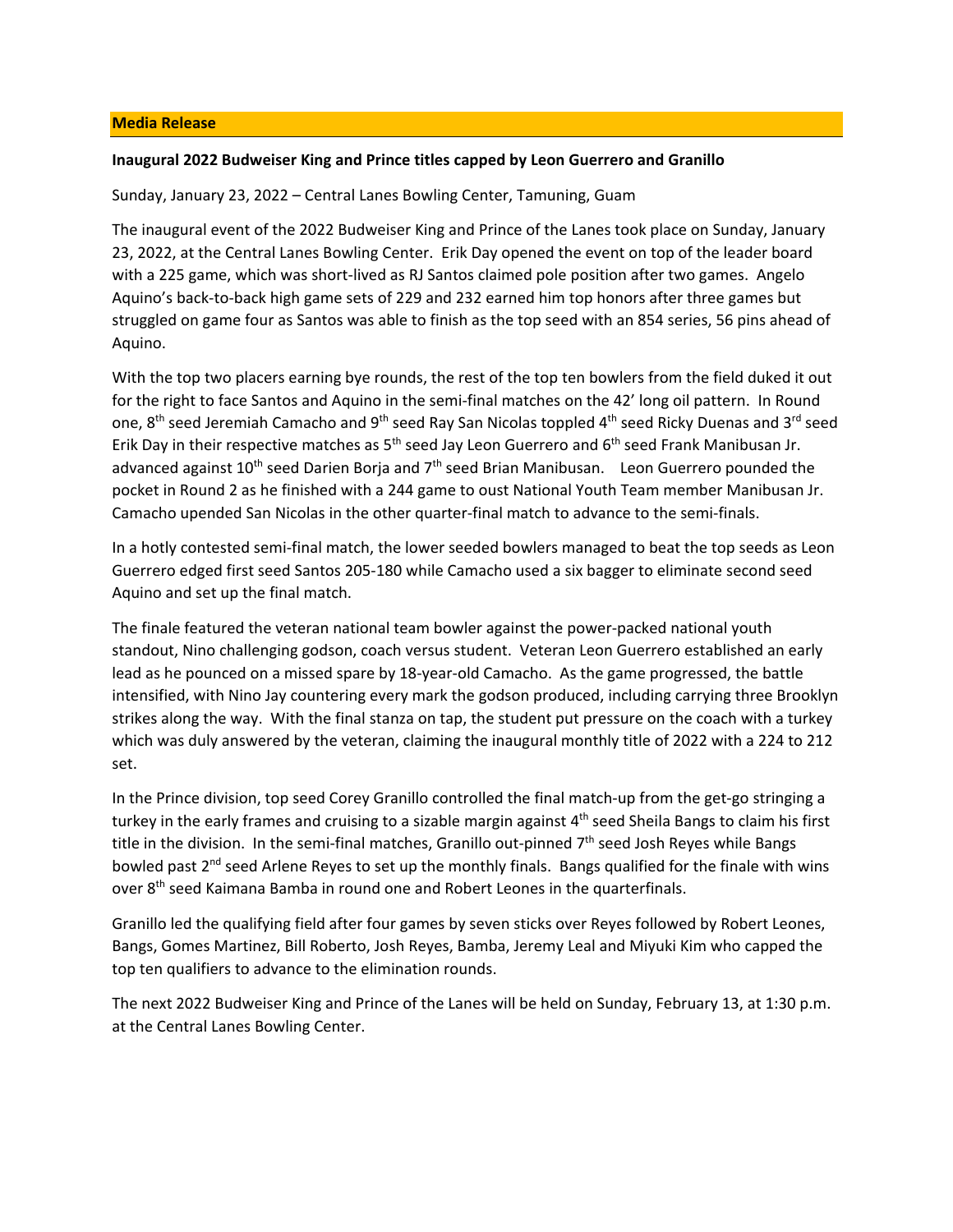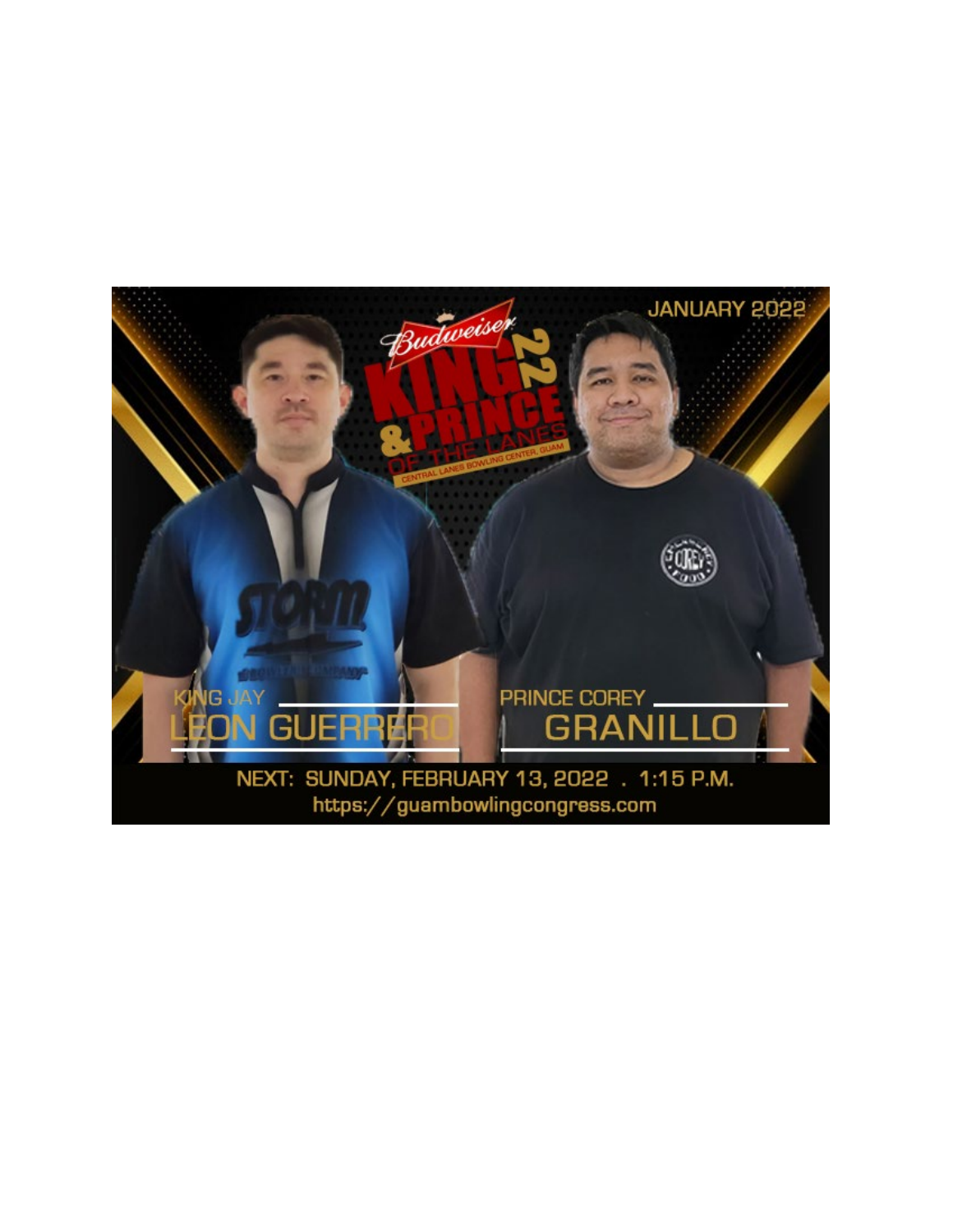#### **King and Prince of the Lanes**

#### **Sunday, January 23, 2022**

T

#### **Central Lanes Bowling Center**

| <b>Name of Bowler</b> |                   |                |               |          | Game 1         |             |  |       | Game 2     |   |              |     | Game 3 |          |  |             |          | Game 4 |            |  |             |              | <b>Scratch</b> | No. of |              |                | Grand       |              |
|-----------------------|-------------------|----------------|---------------|----------|----------------|-------------|--|-------|------------|---|--------------|-----|--------|----------|--|-------------|----------|--------|------------|--|-------------|--------------|----------------|--------|--------------|----------------|-------------|--------------|
| <b>Pos Last Name</b>  | <b>First Name</b> | <b>Average</b> | <b>Hdcp</b>   | Lane Seq |                | Score   Hcp |  | Total | Lane   Seg |   | <b>Score</b> | Hcp | Total  | Lane Seq |  | Score   Hcp |          | Total  | Lane   Seg |  | Score   Hcp |              | <b>Total</b>   | Total  | <b>Games</b> | <b>Average</b> | <b>Hdcp</b> | <b>Total</b> |
| Santos                | <b>RJ</b>         |                |               | 29       |                | 206         |  | 206   | 25         |   | 224          |     | 224    |          |  | 202         |          | 202    |            |  | 222         |              | 222            | 854    |              | 213.50         |             | 854          |
| 2 Aquino              | Angelo            |                |               | 22       |                | 188         |  | 188   | 26         |   | 229          |     | 229    | 30       |  | 232         |          | 232    |            |  | 149         | $\Omega$     | 149            | 798    |              | 199.50         |             | 798          |
| 3 Day                 | Erik              |                |               | 13       |                | 225         |  | 225   | 27         |   | 157          |     | 157    | 23       |  | 192         |          | 192    | 19         |  | 223         | n            | 223            | 797    |              | 199.25         |             | 797          |
| 4 Duenas              | Ricky             |                |               | 17       |                | 194         |  | 194   | 13         |   | 220          |     | 220    | 27       |  | 191         |          | 191    |            |  | 181         |              | 181            | 786    |              | 196.50         |             | 786          |
| 5 Leon Guerrero       | Jay               |                |               | 27       |                | 197         |  | 197   | 23         |   | 195          |     | 195    | 19       |  | 221         |          | 221    |            |  | 170         | <sup>n</sup> | 170            | 783    |              | 195.75         |             | 783          |
| 6 Manibusan           | Frank Jr          |                |               | 21       |                | 213         |  | 213   |            | A | 186          |     | 186    | 13       |  | 199         |          | 199    |            |  | 184         | $\Omega$     | 184            | 782    |              | 195.50         |             | 782          |
| 7 Manibusan           | <b>Brian</b>      |                |               | 28       |                | 201         |  | 201   | 14         |   | 171          |     | 171    | 18       |  | 225         |          | 225    |            |  | 173         | <sup>0</sup> | 173            | 770    |              | 192.50         |             | 770          |
| 8 Camacho             | Jeremiah          |                |               | 14       |                | 185         |  | 185   | 18         |   | 189          |     | 189    | 22       |  | 218         |          | 218    | 26         |  | 175         | <sup>0</sup> | 175            | 767    |              | 191.75         |             | 767          |
| 9 San Nicolas         | Ray               |                |               | 18       |                | 176         |  | 176   | 22         |   | 181          |     | 181    | 26       |  | 192         |          | 192    |            |  | 200         |              | 200            | 749    |              | 187.25         |             | 749          |
| 10 Borja              | Darien            |                |               | 30       |                | 195         |  | 195   | 16         |   | 199          |     | 199    | 20       |  | 152         |          | 152    |            |  | 194         | $\Omega$     | 194            | 740    |              | 185.00         |             | 740          |
| 11 Wood               | Maria             |                | $\Omega$<br>õ | 23       |                | 214         |  | 222   | 19         |   | 151          | 8   | 159    | 15       |  | 181         | 8        | 189    | 29         |  | 150         |              | 158            | 696    |              | 174.00         | 32          | 728          |
| 12 Sanchez            | Mike              |                |               | 15       |                | 179         |  | 179   | 29         |   | 161          |     | 161    | 25       |  | 223         |          | 223    | 21         |  | 159         | <sup>0</sup> | 159            | 722    |              | 180.50         |             | 722          |
| 13 Cruz               | Ray               |                |               | 16       |                | 175         |  | 175   | 20         |   | 161          |     | 161    | 24       |  | 244         |          | 244    | 28         |  | 131         | <sup>n</sup> | 131            | 711    |              | 177.75         |             | 711          |
| 14 Santos             | Cameron           |                |               | 19       |                | 192         |  | 192   | 15         |   | 148          |     | 148    | 29       |  | 192         |          | 192    |            |  | 177         | $\Omega$     | 177            | 709    |              | 177.25         |             | 709          |
| 15 Mercado            | John              |                |               | 26       |                | 191         |  | 191   | 30         |   | 153          |     | 153    | 16       |  | 213         |          | 213    |            |  | 147         | $\Omega$     | 147            | 704    |              | 176.00         |             | 704          |
| 16 Wong               | Michael           |                |               | 25       |                | 151         |  | 151   | 21         |   | 174          |     | 174    | 17       |  | 202         | $\Omega$ | 202    | 13         |  | 157         | $\Omega$     | 157            | 684    |              | 171.00         |             | 684          |
| 17 Duenas             | Evan              |                |               | 20       |                | 155         |  | 155   | 24         |   | 172          |     | 172    | 28       |  | 168         |          | 168    |            |  | 185         | <sup>n</sup> | 185            | 680    |              | 170.00         |             | 680          |
| 18 Scott              | Darrell           |                |               | 24       | $\overline{A}$ | 140         |  | 140   | 28         |   | 191          |     | 191    | 14       |  | 160         |          | 160    |            |  | 187         | <sup>n</sup> | 187            | 678    |              | 169.50         |             | 678          |

| <b>Name of Bowler</b> |                   |                |      |          | Game 1 |             |    | Game 2       |            |              |       |     | Game 3       |          |              |     | Game 4 |            |                  | <b>Scratch</b> | No. of       |             |              | Grand          |             |              |
|-----------------------|-------------------|----------------|------|----------|--------|-------------|----|--------------|------------|--------------|-------|-----|--------------|----------|--------------|-----|--------|------------|------------------|----------------|--------------|-------------|--------------|----------------|-------------|--------------|
| <b>Pos Last Name</b>  | <b>First Name</b> | <b>Average</b> | Hdcn | Lane Seq |        | Score   Hcp |    | <b>Total</b> | Lane   Seg |              | Score | Hcp | <b>Total</b> | Lane Seq | <b>Score</b> | Hcp | Total  | Lane   Seg | <b>Score</b>     | <b>Hcp</b>     | <b>Total</b> | <b>Tota</b> | <b>Games</b> | <b>Average</b> | <b>Hdcp</b> | <b>Total</b> |
| Granillo              | Corey             | 154            | 27   |          | B.     | 178         | 27 | 205          | 14         | B.           | 205   | 27  | 232          | 18       | 143          | 27  | 170    |            | 173 <sub>1</sub> | 27             | 200          | 699         |              | 174.75         | 108         | 807          |
| Peyes                 | Arlene            | 162            | 29   |          | B      | 204         | 29 | 233          | 24         | <sup>B</sup> | 155   | 29  | 184          | 28       | 152          | 29  | 181    |            | 173 <sub>1</sub> | 29             | 202          | 684         |              | 171.00         | 116         | 800          |
| 3 Leones              | Robert            | 174            | 12   |          | B      | 200         | 12 | 212          |            | <sup>B</sup> | 182   | 12  | 194          |          | 184          | 12  | 196    |            | 179              |                | 191          | 745         |              | 186.25         | 48          | 793          |
| 4 Bangs               | Shiela            | 162            | 29   | 24       | B      | 143         | 29 | 172          | 28         | B.           | 197   | 29  | 226          |          | 168          | 29  | 197    | 18         | 168              |                | 186          | 676         |              | 169.00         | 105         | 781          |
| 5 Martinez            | Gomez             | 173            | 12   | 23       | B      | 150         | 12 | 162          |            | B            | 185   | 12  | 197          |          | 209          | 12  | 221    | 29         | 169              |                | 181          | 7131        |              | 178.25         | 48          | 761          |
| 6 Roberto             | Bill              | 168            | 16   | ЗС       | B      | 156         | 16 | 172          | Tр         | B            | 157   | 16  | 173          | 20       | 160          | тp  | 176    |            | 213              |                | 229          | 686         |              | 171.50         | 64          | 750          |
| 7 Reyes               | Josh              | 161            | 21   |          | B.     | 177         | 21 | 198          | 23         | <sub>B</sub> | 185   | 21  | 206          |          | 164          | 21  | 185    |            | 122              |                | 143          | 648         |              | 162.00         | 84          | 732          |
| 8 Bamba               | Kaimana           | 166            | 18   |          | B      | 127         | 18 | 145          | 13         | B            | 170   | 18  | 188          |          | 166          | 18  | 184    |            | 196              |                | 214          | 659         |              | 164.75         | 72          | 731          |
| 9 Leal                | Jeremy            | 100            | 67   |          | B      | 144         | 67 | 211          | 29         | <sup>B</sup> | 117   | 67  | 184          | 25       | 95           | 67  | 162    |            | 95 I             | 67             | 162          | 451         |              | 112.75         | 268         | 719          |
| 10 Kim                | Miyuki            | 128            | 46   |          | B      | 118         | 46 | 164          |            | <sup>B</sup> | 137   | 46  | 183          | 30       | 127          | 46  | 173    | 16         | 146              |                | 192          | 528         |              | 132.00         | 184         | 712          |
| 11 Cabrera            | Giovanni          | 164            | 19   |          | B.     | 135         | 19 | 154          | 18         | <sup>B</sup> | 162   | 19  | 181          |          | 172          | 19  | 191    | 26         | 161              |                | 180          | 630         |              | 157.50         | 76          | 706          |
| 12 Natividad          | Jose              | 166            | 18   |          | B.     | 130         | 18 | 148          |            | <sup>B</sup> | 134   | 18  | 152          |          | 180          | 18  | 198    | 28         | 172              |                | 190          | 616         |              | 154.00         | 72          | 688          |
| 13 Hernandez          | Rolly             | 158            | 24   |          | B.     | 147         | 24 | 171          |            | B.           | 123   | 24  | 147          | 26       | 146          | 24  | 170    | 30         | 168              | 24             | 192          | 584         |              | 146.00         | 96          | 680          |
| 14 Palaganas          | Rudy              | 168            | 16   |          | B.     | 172         | 16 | 188          |            | B.           | 155   | 16  | 171          |          | 155          | 16  | 171    |            | 125              |                | 141          | 607         |              | 151.75         | 64          | 671          |
| 15 Brown              | Mike              | 158            | 24   |          | B.     | 11.         | 24 | 135          | 15         | <sub>B</sub> | 146   | 24  | 170          | 29       | 146          | 24  | 170    |            | 156              |                | 180          | 559         |              | 139.75         | 96          | 655          |
| 16 Gozum              | <b>Boom</b>       | 150            | 30   |          | B      | 110         | 30 | 140          | 30         | <sub>B</sub> | 144   | 30  | 174          |          | 122          | 30  | 152    |            | 154              | $\overline{3}$ | 184          | 530         |              | 132.50         | 120         | 650          |
| 17 Flores             | Ryan              | 178            |      | 13       | B      | 104         |    | 113          | つつ         | <sup>B</sup> | 170   |     | 179          | 23       | 132          |     | 141    | 19         | 150              |                | 159          | 556         |              | 139.00         | 36          | 592          |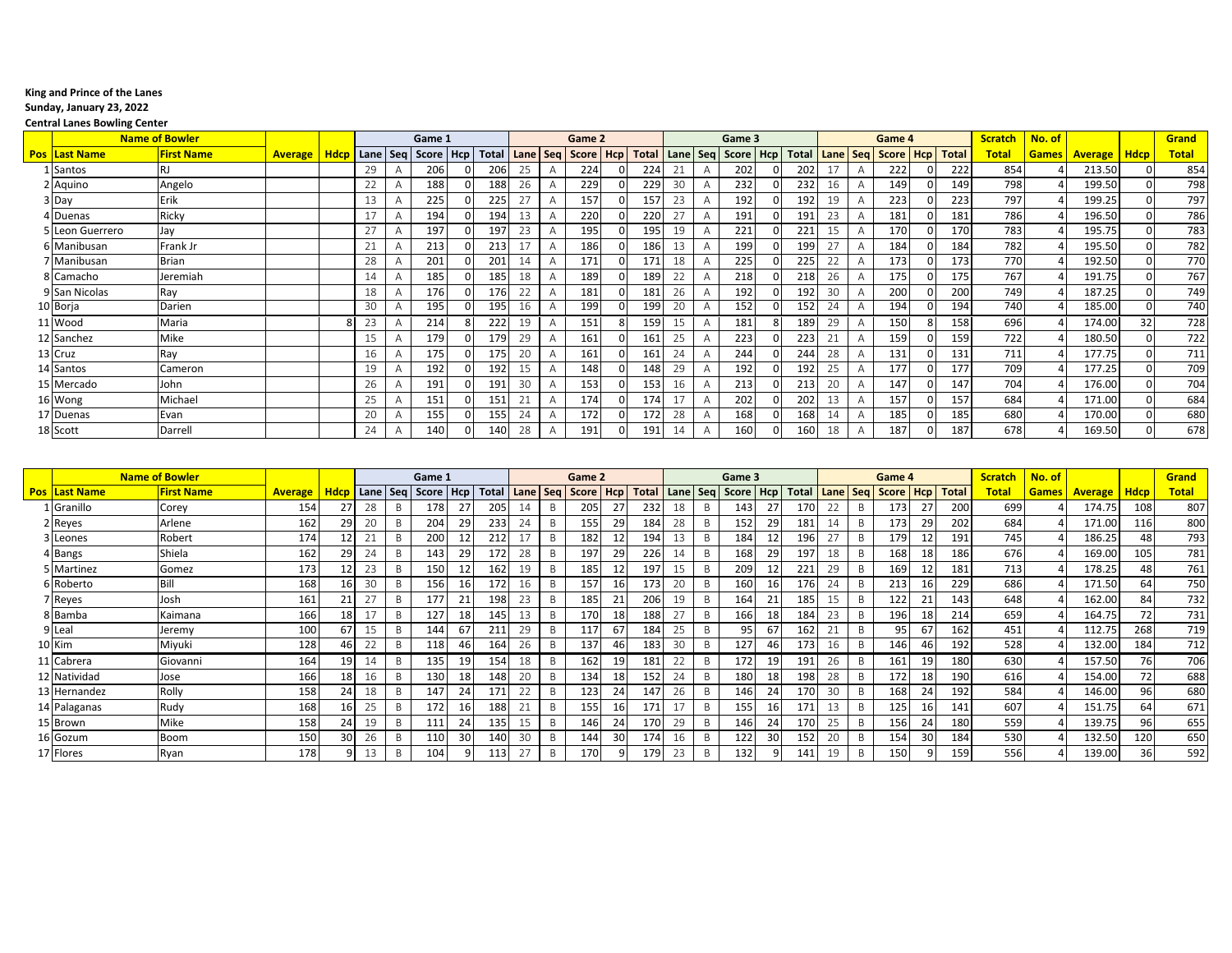### **Elimination Round - January 2022**

| Round 1                     |     |               |    | <b>Round 2</b>           |               |     |                          | Semi-Final          |               |     |                          | <b>MONTHLY FINALS</b> |     |     |  |  |  |
|-----------------------------|-----|---------------|----|--------------------------|---------------|-----|--------------------------|---------------------|---------------|-----|--------------------------|-----------------------|-----|-----|--|--|--|
|                             |     |               |    |                          |               |     |                          |                     |               |     |                          |                       |     |     |  |  |  |
| <b>King of the Lanes</b>    |     |               |    |                          |               |     |                          |                     |               |     |                          |                       |     |     |  |  |  |
| Lane Seed Athlete's Name    |     | Game Hp Total |    | Lane Seed Athlete's Name | Game Hp Total |     | Lane Seed Athlete's Name |                     | Game Hp Total |     | Lane Seed Athlete's Name | Game Hp Total         |     |     |  |  |  |
| 13<br>5 Jay Leon Guerrero   | 219 | 219           |    |                          |               |     |                          |                     |               |     |                          |                       |     |     |  |  |  |
| 14 10 Darien Borja          | 169 | 169           | 21 | 5 Jay Leon Guerrero      | 244           | 244 | 17                       | 1 RJ Santos         | 180           | 180 |                          |                       |     |     |  |  |  |
|                             |     |               |    | versus                   |               |     |                          | versus              |               |     |                          |                       |     |     |  |  |  |
| 6 Frank Manibusan Jr.<br>15 | 214 | 214           | 22 | 6 Frank Manibusan Jr     | 181           | 181 | 18                       | 5 Jay Leon Guerrero | 205           | 205 | 13                       | 5 Jay Leon Guerrero   | 224 | 224 |  |  |  |
| 7 Brian Manibusan<br>16     | 178 | 178           |    |                          |               |     |                          |                     |               |     |                          |                       |     |     |  |  |  |
|                             |     |               |    |                          |               |     |                          |                     |               |     |                          |                       |     |     |  |  |  |
|                             |     |               |    |                          |               |     |                          |                     |               |     |                          | versus                |     |     |  |  |  |
| 17<br>3 Erik Day            | 183 | 183           |    |                          |               |     |                          |                     |               |     |                          |                       |     |     |  |  |  |
| 9 Ray San Nicolas<br>18     | 217 | 217           | 23 | 9 Ray San Nicolas        | 200           | 200 | 15                       | 8 Jeremiah Camacho  | 245           | 245 | 14                       | 8 Jeremiah Camacho    | 212 | 212 |  |  |  |
|                             |     |               |    | versus                   |               |     |                          | versus              |               |     |                          |                       |     |     |  |  |  |
| 4 Ricky Duenas<br>19        | 176 | 176           | 24 | 8 Jeremiah Camacho       | 216           | 216 | 16                       | 2 Angelo Aquino     | 211           | 211 |                          |                       |     |     |  |  |  |
| 8 Jeremiah Camacho<br>20    | 214 | 214           |    |                          |               |     |                          |                     |               |     |                          |                       |     |     |  |  |  |
|                             |     |               |    |                          |               |     |                          |                     |               |     |                          |                       |     |     |  |  |  |
|                             |     |               |    |                          |               |     | <b>College College</b>   |                     |               |     |                          |                       |     |     |  |  |  |

| <b>Prince of the Lanes</b> |               |                          |                  |                                   |               |                          |               |  |  |  |  |  |  |  |
|----------------------------|---------------|--------------------------|------------------|-----------------------------------|---------------|--------------------------|---------------|--|--|--|--|--|--|--|
| Lane Seed Athlete's Name   | Game Hp Total | Lane Seed Athlete's Name | Game Hp Total    | Lane Seed Athlete's Name          | Game Hp Total | Lane Seed Athlete's Name | Game Hp Total |  |  |  |  |  |  |  |
| 5 Gomez Martinez<br>23     | 135 12 147    |                          |                  |                                   |               |                          |               |  |  |  |  |  |  |  |
| 24 10 Miyuki Kim           | 192 46 238    | 13 10 Miyuki Kim         | 158 46 204       | 1 Corey Granillo<br>19            | 152 27 179    |                          |               |  |  |  |  |  |  |  |
|                            |               | versus                   |                  | versus                            |               |                          |               |  |  |  |  |  |  |  |
| 6 Bill Roberto<br>25       | 167 16 183    | 7 Josh Reyes<br>14       | 198 21 219       | 20<br>7 Josh Reyes                | 150 21 171    | L Corey Granillo<br>15   | 197 27 224    |  |  |  |  |  |  |  |
| 26<br>Josh Reves           | 178 21 199    |                          |                  |                                   |               |                          |               |  |  |  |  |  |  |  |
|                            |               |                          |                  |                                   |               | versus                   |               |  |  |  |  |  |  |  |
| 27<br>3 Robert Leones      | 185 12 197    |                          |                  |                                   |               |                          |               |  |  |  |  |  |  |  |
| 28<br>9 Jeremy Leal        | 116 67 183    | 3 Robert Leones<br>15    | 149 12 161       | $^{\bullet}$ 21<br>4 Sheila Bangs | 158 29 187    | 4 Sheila Bangs<br>16     | 126 29 155    |  |  |  |  |  |  |  |
|                            |               | versus                   |                  | versus                            |               |                          |               |  |  |  |  |  |  |  |
| 4 Sheila Bangs<br>29       | 29 210<br>181 | 4 Sheila Bangs<br>16     | 190<br>29<br>161 | 22<br>2 Arlene Reyes              | 129 29 158    |                          |               |  |  |  |  |  |  |  |
| 8 Kaimana Bamba<br>-30     | 178 18 196    |                          |                  |                                   |               |                          |               |  |  |  |  |  |  |  |